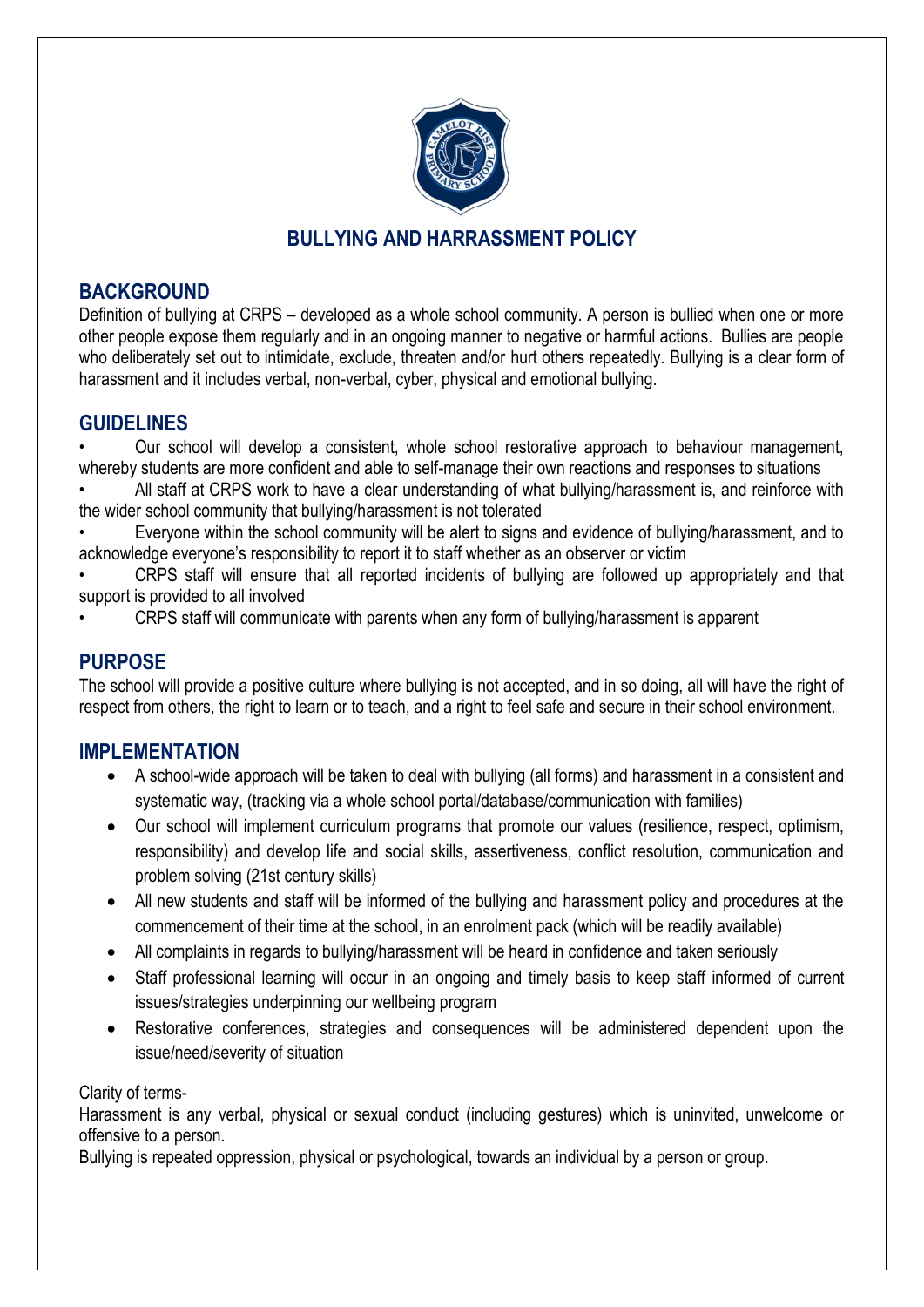Cyberbullying is a form of bullying which is carried out through electronic media such as email, chat room, discussion group, online social networking, instant messaging or web pages. It can also include bullying through mobile phone technologies such as SMS. It may involve text or images (photos, drawings)

Examples of cyberbullying behaviour are:

- teasing and being made fun of
- spreading of rumours online
- sending unwanted messages
- defamation.

Cyberbullying can happen to anyone and the bully can act anonymously if they want. People can also be bullied online by groups of people such as class groups or collective members of an online community.

Camelot Rise Primary School will provide a safe and friendly environment for students and staff to encourage care, courtesy and respect for others. All persons have a legal right to protection from harassment under the Commonwealth Sex Discrimination Act and the Victorian Equal Opportunity Act (2010).

The effects of harassment or bullying include

- poor health anxiety, depression, suicide
- lower self esteem
- reduced study performance
- missed classes, social withdrawal
- reduced career prospects in the longer term

If a student sees another person being harassed or bullied they should tell the person that they witnessed the incident and advise them to report it to an appropriate person. Bystanders who do nothing to stop bullying may be contributing to the problem by providing an audience for the bully

Harassment can include but is not limited to comments directed to a person because of their appearance, gender, race, creed or abilities. It can be subtle or explicit.

Subtle: (The most common)

They include:

- Offensive staring and leering.
- Unwanted comments about physical appearance and sexual preference.
- Racist or smutty comments or jokes.
- Questions about another's sexual activity.
- Persistent comments about a person's private life or family.
- Physical contact e.g. purposely brushing up against another's body.
- Offensive name calling.

#### Explicit: (obvious)

They include:

- Grabbing, aggressive hitting, pinching and shoving etc.
- Unwelcome patting, touching, embracing.
- Repeated requests for dates, especially after refusal.
- Offensive gestures, jokes, comments, letters, phone calls or e-mail.
- Sexually and/or racially provocative remarks.
- Displays of sexually graphic material– pornography.
- Requests for sexual favours.

Extreme forms of sexual harassment will lead to criminal prosecution.

Bullying can involve such things as

• grabbing, aggressive staring, hitting, pinching kicking, pushing and shoving.